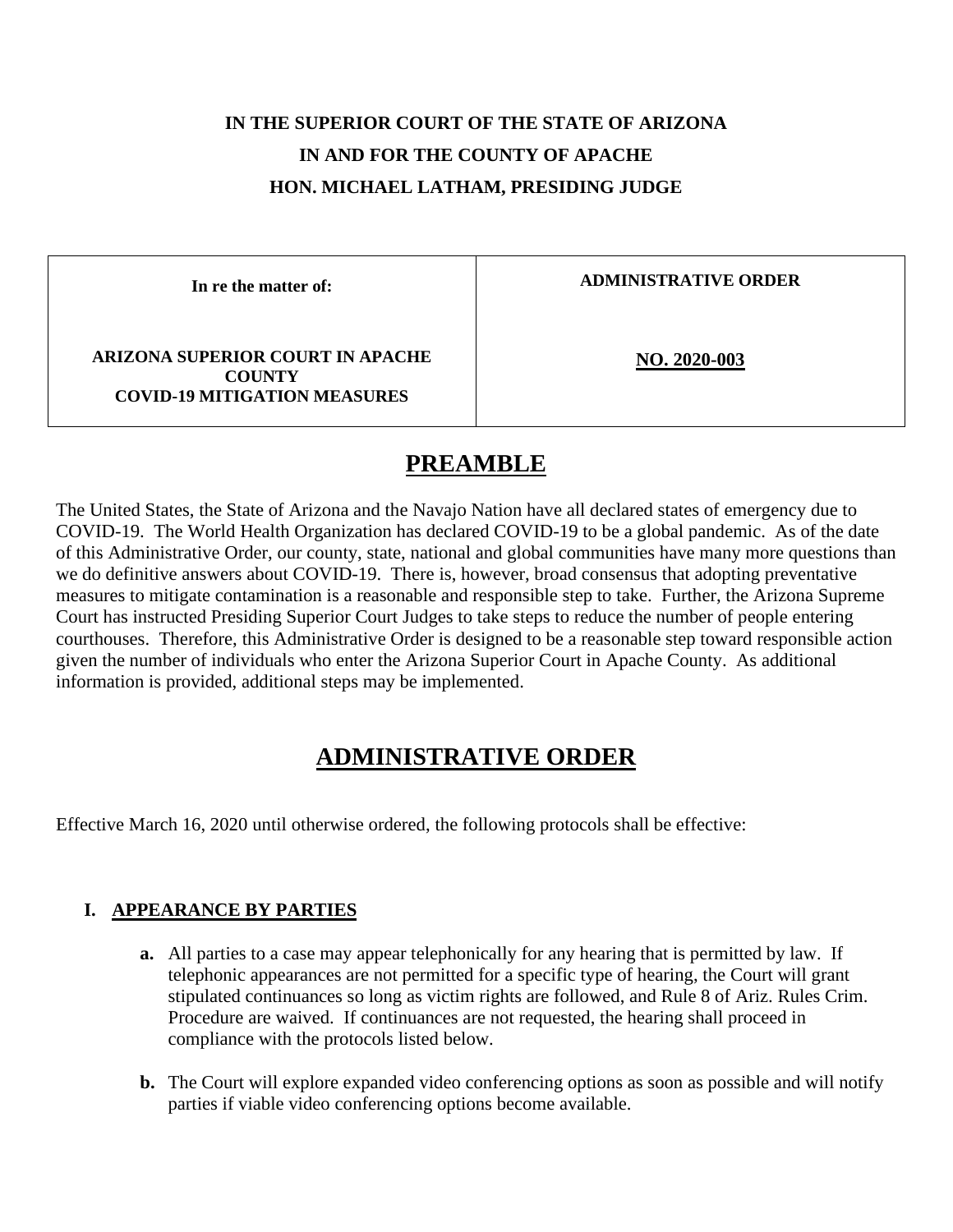#### **II. COURTHOUSE ENTRY**

- a. All non-essential personnel shall **not** be permitted to enter the Arizona Superior Court in Apache County ("courthouse"). "Essential Personnel" include parties to the case, lawyers, victims, victim representatives, law enforcement, and pre-authorized members of the media. Given the extraordinary circumstances of the COVID-19 global pandemic, members of the public and/or family members who are not "Essential Personnel" shall not be permitted to enter the courthouse.
- b. "Essential Personnel" entering the courthouse shall use the washing station provided outside of the courthouse to wash and sanitize hands prior to entering the courthouse. Essential Personnel refusing to follow this protocol shall be denied access to the courthouse.
- c. "Essential Personnel" entering the courthouse shall be asked if they have been feeling ill or report any exposure to someone who is or might be ill. If they affirmatively respond to either of these questions, additional pre-cautionary measures shall be taken prior to such individual being allowed to enter courthouse (i.e. notifying legal counsel, possibly delaying hearing, etc.).

#### **III.NON-ELECTRONIC FILING**

a. Any non-electronic filings shall be filed in the Clerk of the Court's overnight drop box located to the left of the front entrance doors of the courthouse. The non-electronic filings shall be placed in an envelope to keep the pages together, then "Date Stamped" (located in the upper right hand corner of overnight drop-box). Deputy Clerks of the Court shall check the overnight drop box at least every hour during business hours to process such non-electronic filings.

#### **IV.DOCUMENT REQUESTS**

a. Anyone wishing to view court files or request copies of documents shall fill out public record request form that will be provided in front of courthouse by court security. The form shall include the requestor's name, phone number, e-mail address and the information about the files and/or documents requested. The form shall be filed in the Clerk of the Court's overnight drop box (described above). Deputy Clerks of the Court shall check the overnight drop box at least every hour during business hours to process file and/or document requests. When such requests have been completed, the requestor shall be notified about when and where the files and/or documents can be picked up. Whenever possible, the files and/or documents will be e-mailed to the requestor.